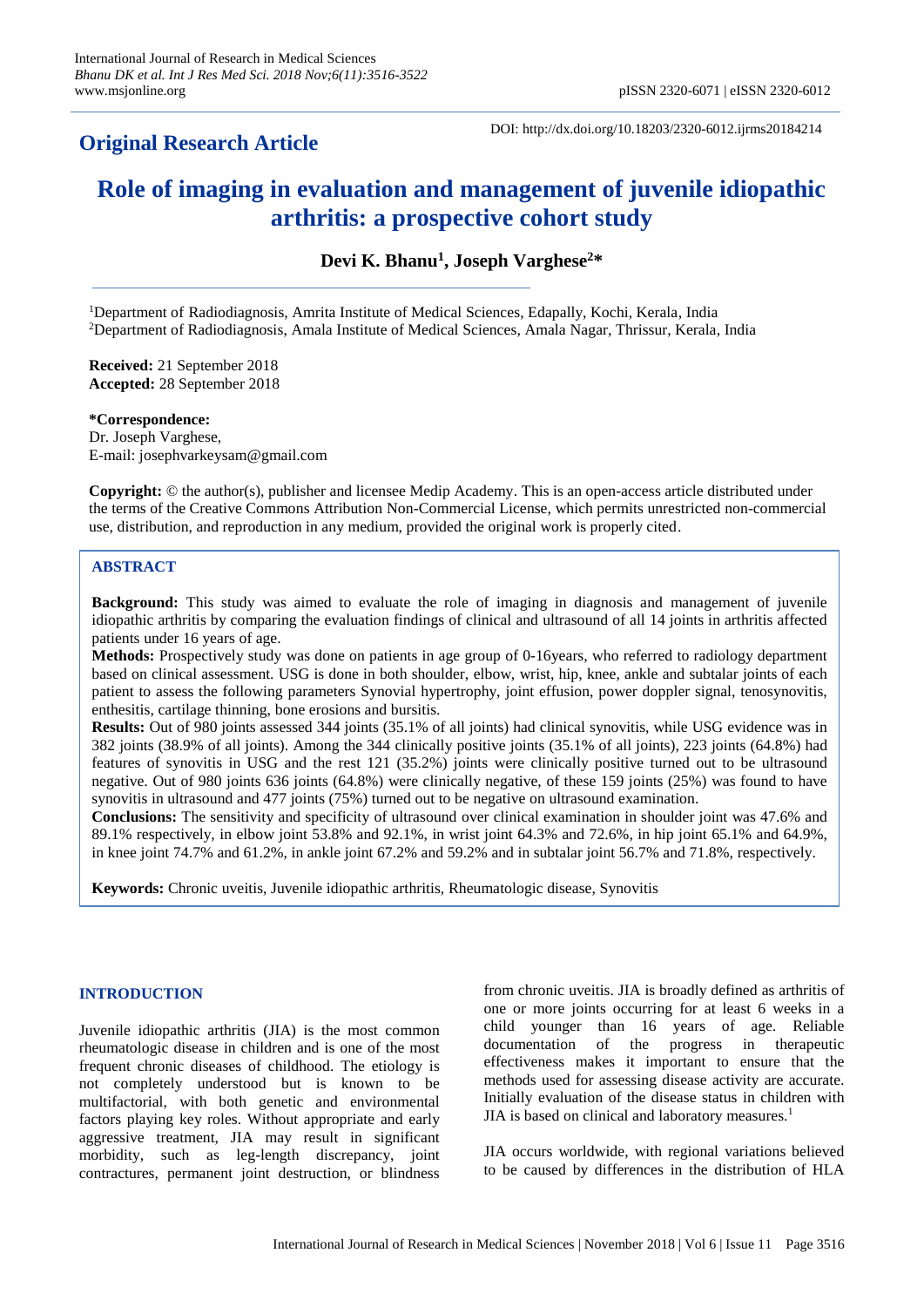alleles and environmental factors. Among developed nations, JIA has a yearly incidence rate of 2 to 20 cases per 100,000 people and a prevalence of 16 to 150 cases per 100,000 people.<sup>2</sup> The incidence of chronic arthritis in childhood ranged from 0.008 to 0.026 per 1000 children and the prevalence ranged from 0.07 to 4.01 per 1000 children in a comprehensive worldwide survey from 2002.<sup>3</sup> The incidence of JIA is believed to vary widely in part because it is composed of a heterogeneous group of arthritides, which are diagnosed clinically. The disease tends to occur more frequently in children of European descent, with the lowest incidence among Japanese and Filipino children.<sup>2</sup>

Imaging in patients with JIA has historically relied on radiography, which allows the accurate assessment of chronic changes of JIA, including growth disturbances, periostitis, and joint malalignment. Both contrast material -enhanced magnetic resonance (MR) imaging and Doppler ultrasonography (US) are well suited for this application and are playing an increasingly important role in diagnosis, risk stratification, treatment monitoring, and problem solving. Contrast-enhanced MR imaging is the most sensitive technique for the detection of synovitis and is the only modality that can help detect bone marrow edema, both of which indicate active inflammation. US is more sensitive than radiography for the detection of synovial proliferation and effusions and is particularly useful in the evaluation of small peripheral joints. Contrast enhanced magnetic resonance imaging and doppler ultrasonography can help in detecting inflammatory lesions before permanent joint destruction occurs, and also helps in monitoring disease progression and treatment response to more effectively guide therapy.

The complexity of the temporomandibular and sacroiliac joints limits the usefulness of radiographic or US evaluation, and contrast-enhanced MR imaging is the preferred modality for evaluation of these structures.<sup>4</sup> In this study, the role of imaging in evaluation and management of juvenile idiopathic arthritis by comparing the clinical evaluation findings and ultrasound evaluation findings of all 14 joints in arthritis affected patients under 16 years of age.

#### **METHODS**

Based on prospective (cross sectional validity analysis design) study. Based on accuracy of clinical examination and Ultrasound on detecting synovial hypertrophy in JIA affected children authors prospectively studied 70 patients (in age group 0-16 years) from November 2013 to October 2015. All patients between age group 0-16yrs presenting with history, signs and symptoms of arthritis, proved to have JIA after clinical, biochemical and ultrasound evaluation are included.

The study procedure was approved by the Institutional ethical committee and written consent was obtained from the patients. Based on the results of existing literature and with 95% confidence and 20% error minimum sample size was found to be 32.<sup>5</sup>

Authors prospectively studied 70 patients from November 2013 to October 2015 in age group of 0- 16years. All the patients between 0-16 years of age who are referred to paediatric rheumatology department with signs and symptoms of arthritis are examined clinically by the Paediatric Rheumatologist. Both shoulder, elbow, wrist, hip, knee, ankle and subtalar joints of each patient are assessed and the following information like swelling, pain on movement/restricted movement, swelling and pain on movement/restricted movement. Biochemical analysis (especially the ESR and CRP) of these patients are also considered during their first visit before starting the treatment. USG is done to assess the following parameters like synovial hypertrophy, Joint effusion, power doppler signal, tenosynovitis, enthesitis, Cartilage thinning bone erosions, bursitis.

#### *Statistical analysis*

Validity parameters namely sensitivity, specificity and accuracy of USG compared with clinical examination will be computed. Distribution of cases by grading the severity of involvement of the joint.

### **RESULTS**

According to the statistical calculation, 32 cases were needed for the study with 95% confidence and 20% error minimum. However, authors could get only 32 cases during the three years period (2013-15) of the study. Distribution according to clinical presentation and ultrasound appearances of joint involvement (n=980) is depicted in Figure 1.



#### **Figure 1: Distribution according to clinical presentation and ultrasound appearances of joint involvement (n=980).**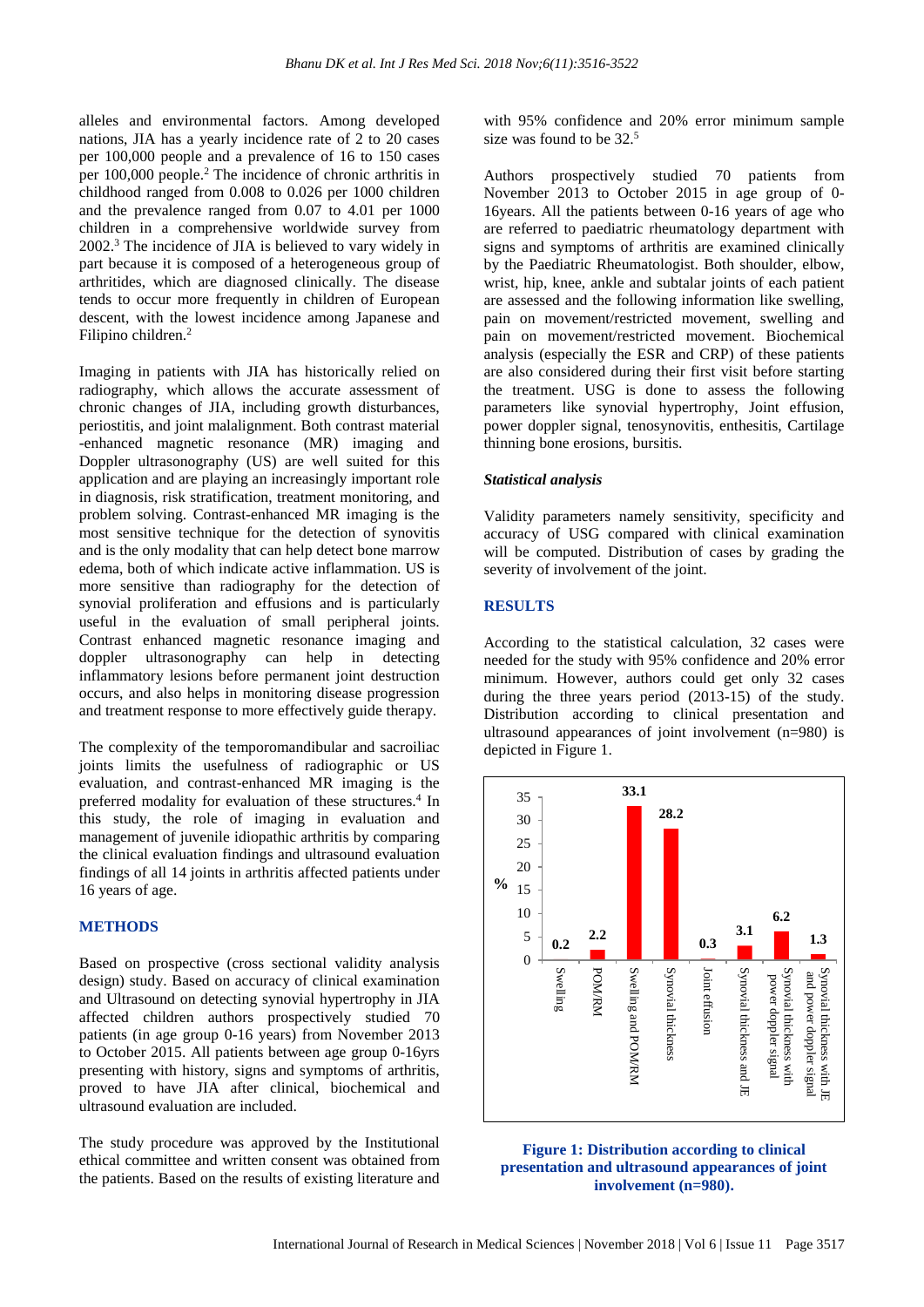In present study, the age of the patients ranged from 0-18 years, with peak incidence between 11-15 years of age (42.9%), with slight (20%) female preponderance (Figure 2 and 3). This female predilection is distributed across all age groups.34.4% ( $RF^{+ve}$  =3,  $RF^{-Ve}$  =22) of affected patients had polyarthritis.

**Table 1: Synovitis in specific joints: concordance and discordance between ultrasound and clinical evaluation (n=140).**

| <b>Joints</b>  | Concordance and discordance between ultrasound and clinical | <b>Number</b> | <b>Percentage</b> |
|----------------|-------------------------------------------------------------|---------------|-------------------|
|                | evaluation of synovitis                                     |               |                   |
| Shoulder joint | Clinically and US absent                                    | 106           | 75.7              |
|                | Clinically present, US absent                               | 11            | 7.9               |
|                | Clinically absent, US present                               | 13            | 9.3               |
|                | Clinically and US present                                   | 10            | 7.1               |
| Elbow joint    | Clinically and US absent                                    | 93            | 66.4              |
|                | Clinically present, US absent                               | 18            | 12.9              |
|                | Clinically absent, US present                               | 8             | 5.7               |
|                | Clinically and US present                                   | 21            | 15                |
| Wrist joint    | Clinically and US absent                                    | 61            | 43.6              |
|                | Clinically present, US absent                               | 20            | 14.3              |
|                | Clinically absent, US present                               | 23            | 16.4              |
|                | Clinically and US present                                   | 36            | 25.7              |
| Hip joint      | Clinically and US absent                                    | 63            | 45                |
|                | Clinically present, US absent                               | 15            | 10.7              |
|                | Clinically absent, US present                               | 34            | 24.3              |
|                | Clinically and US present                                   | 28            | 20                |
| Knee joint     | Clinically and US absent                                    | 30            | 21.4              |
|                | Clinically present, US absent                               | 23            | 16.4              |
|                | Clinically absent, US present                               | 19            | 13.6              |
|                | Clinically and US present                                   | 68            | 48.6              |
| Ankle joint    | Clinically and US absent                                    | 45            | 32.1              |
|                | Clinically present, US absent                               | 21            | 15                |
|                | Clinically absent, US present                               | 31            | 22.2              |
|                | Clinically and US present                                   | 43            | 30.7              |
| Subtalar joint | Clinically and US absent                                    | 73            | 52.1              |
|                | Clinically present, US absent                               | 13            | 9.3               |
|                | Clinically absent, US present                               | 37            | 26.5              |
|                | Clinically and US present                                   | 17            | 12.1              |





Next commonest was the systemic onset JIA with 31.4% incidence. Out of 70 patients 58.6% were injected intraarticular steroids as part of the treatment. A total of 980 joints (B/L shoulder, elbow, wrist, hip, knee, ankle and subtalar joints of 70 patients) were assessed both clinically and by using ultrasound scan. Out of these 344 joints (35.1% of all joints) had clinical synovitis, while ultrasound examination revealed evidence of synovitis in 382 joints (38.9% of all joints). Among the 344 clinically positive joints 223 joints (64.8%) had features of synovitis on ultrasound also and the rest 121 (35.2%) joints which were clinically positive turned out to be ultrasound negative. Out of 980 joints 636 joints (64.8%) were clinically negative, of these 159 joints (25%) was found to have ultrasound synovitis and 477 joints (75%) turned out to be negative on ultrasound examination (Table 1).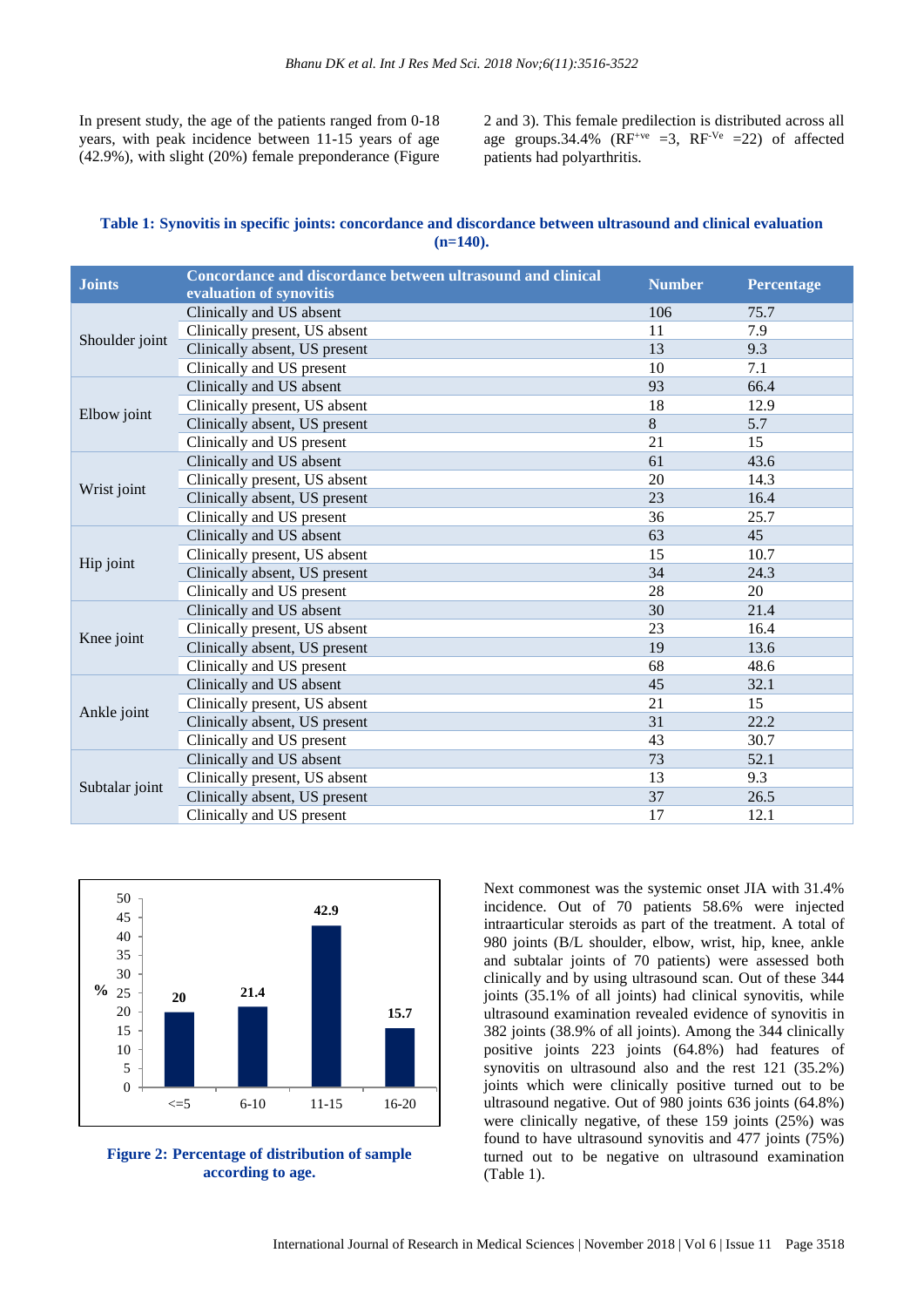Of all the 7 major joints shoulder (82.8%) had the highest percentage of agreement followed by elbow joint (81.4. Ankle (62.8%) and hip (65%) joint shows the least agreement of all joints.



**Figure 3: Percentage distribution of the sample according to gender.**

Hip joint being a deeper joint is very difficult to assess clinically resulting in many clinically absent and ultrasound synovitis present joints. Ankle joint (37.2%) subtalar joint (31.4%) and knee joint (35%) have high percentage of disagreement because other factors like enthesitis, tensosynovitis and bursitis in these joints can mimic joint synovitis. 4.3% of 140 ankle joints had ultrasound detected tenosynvitis, followed by wrist joint (3.6%). 1% of ankle joints and 1.4% of knee joints had bursitis and 1.4% of ankle joints had enthesitis. Suspicious cartilage damage was recorded in the subtalar joint of a patient who was advised MRI for further evaluation but failed to follow up. There was no ultrasound detected bone erosions in this group of patients.



#### **Figure 4: Percentage distribution of the sample according to number of joints injected.**

Out of 70 patients, 58.6% were injected with intra articular steroids as the part of treatment (Figure 4). These injections included both guided and non-guided technique as per the rheumatologist preference. Most of the knee, ankle, elbow and wrist joints were injected without guidance depending on ease of access and joints like shoulder and hip were injected under ultrasound or fluoroscopic guidance, to assure proper positioning of needle tip within the joint space and to avoid complication like subcutaneous atrophy due to extravasation of steroids.

#### **DISCUSSION**

Ultrasound is the most practical and rapid method of obtaining images of musculoskeletal system. In present study, the age of the patients ranged from 0-18 years, with peak incidence between 11-15 years of age  $(42.9\%)$ , with slight (20%) female preponderance. This female predilection is distributed across all age groups. 34.4%  $(RF<sup>+ve</sup> = 3$ ,  $RF<sup>-ve</sup> = 22$  of affected patients had polyarthritis. Next commonest was the systemic onset JIA with 31.4% incidence. Oligoarticular JIA was the least common and no patient was categorized under psoriatic and undifferentiated JIA. Out of 70 patients 58.6% were injected intraarticular steroids as part of the treatment. These injections included both guided and non-guided technique. A total of 980 joints (B/L shoulder, elbow, wrist, hip, knee, ankle and subtalar joints of 70 patients) were assessed both clinically and by using ultrasound scan. Out of these 344 joints (35.1% of all joints) had clinical synovitis, while ultrasound examination revealed evidence of synovitis in 382 joints (38.9% of all joints). Among the 344 clinically positive joints 223 joints (64.8%) had features of synovitis on ultrasound also and the rest  $121$   $(35.2%)$  joints which were clinically positive turned out to be ultrasound negative. Out of 980 joints 636 joints (64.8%) were clinically negative, of these 159 joints (25%) was found to have ultrasound synovitis and 477 joints (75%) turned out to be negative on ultrasound examination.

Authors analysed the concordance and discordance between ultrasound and clinical evaluation of synovitis in 140 shoulder, elbow, wrist, hip, knee, ankle and subtalar joints. Of 140 shoulder joints, 21 joints (15%) had clinical synovitis, of which 11 joints (7.9%) did not reveal ultrasound synovitis while the rest 10 joints (7.1%) showed ultrasound synovitis. Of the10 joints which showed ultrasound synovitis only 6 joints had power doppler signal presence. 119 joints (85%) were clinically negative, of which 13 joints (9.3%) turned out to be ultrasound positive. 8 joints out of 13 ultrasound positive clinical negative joints showed power doppler signal presence. There is 82.8% agreement between clinical and ultrasound examination. 39 (27.9%) of 140 elbow joints had clinical synovitis, of which 21 joints (15%) revealed ultrasound synovitis and the rest 18 joints (12.9%) did not show ultrasound synovitis. Of this 21-ultrasound positive and clinical positive joints, 18 showed power doppler signal presence. 101 joints (72.1%) were clinically negative, of which 8 joints (5.7%) turned out to be ultrasound positive. Of the 8 clinically negative and ultrasound positive joints 3 had power doppler signal presence. The amount of agreement between clinical and ultrasound examination in elbow joint was 81.4%. 56 (40%) of 140 wrist joints had clinical synovitis, of which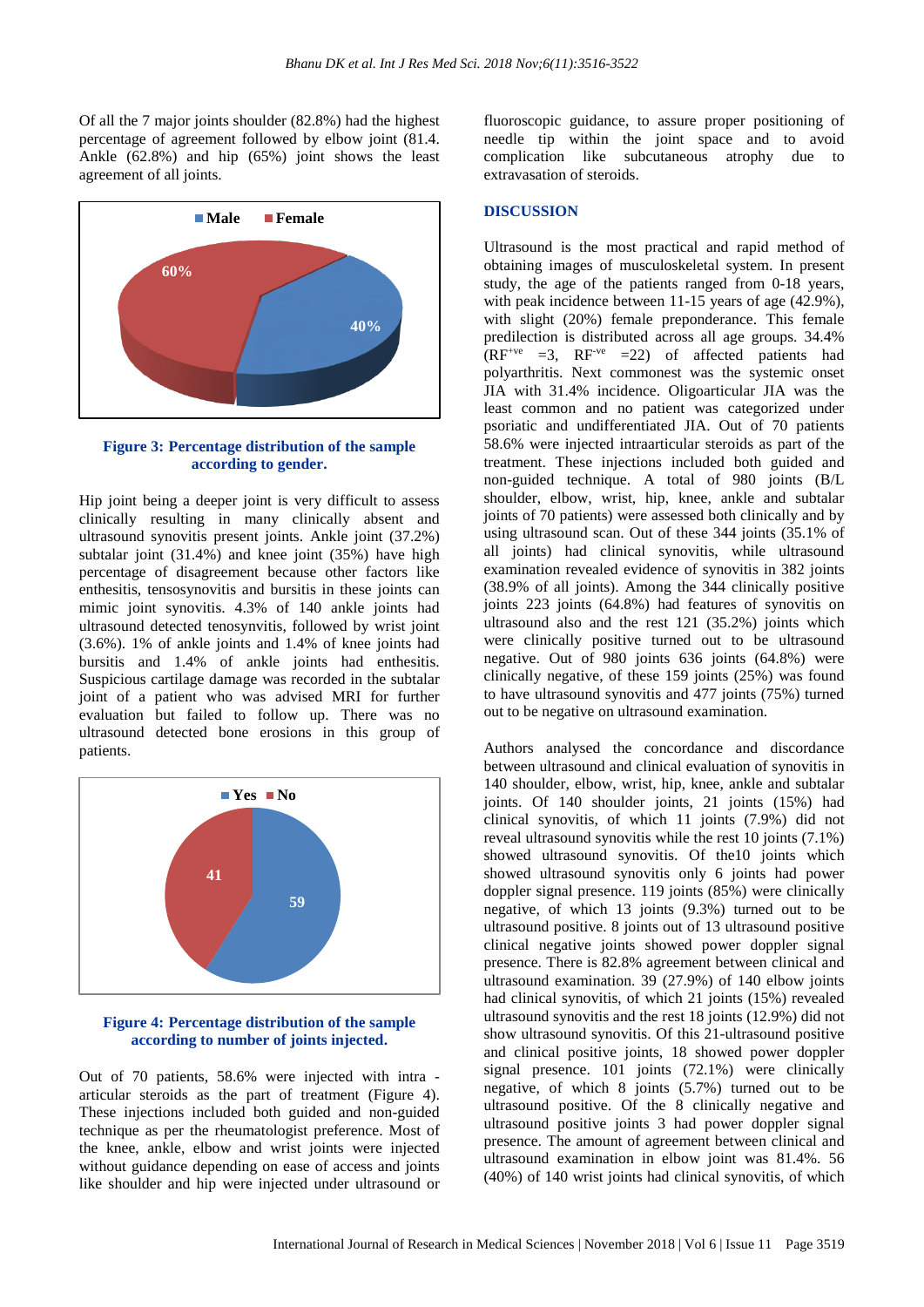20 (14.3%) did not show ultrasound synovitis while the rest 36 joints (25.7%) revealed ultrasound synovitis. Of the 36-ultrasound positive and clinical positive joints 18 showed power doppler signal presence. 84 joints (60%) were clinically negative, of which 23 (16.4%) joints had ultrasound synovitis. Of the 23 clinically negative and ultrasound positive joints 9 had power doppler signal presence. There was 63.9% agreement between clinical and ultrasound examination in wrist joint.

Of 140 hip joints, 43 (30.7%) had clinical synovitis, of which 28 (20%) joints had ultrasound synovitis while the rest 15 joints (10.7%) did not reveal ultrasound synovitis. Of the 28-ultrasound positive and clinical positive joints 17 had power doppler signal presence. 97 joints (65%) were clinically negative, of which 34 joints (24.3%) showed ultrasound synovitis. Of the 34 clinically negative and ultrasound positive joints 18 had power doppler signal presence. There was 35% disagreement between clinical and ultrasound examination in hip joint. 91 (65%) of 140 knee joints had clinical synovitis, of which 68 (48.6%) revealed ultrasound synovitis and the rest 23 joints (16.4%) did not show synovitis on ultrasound examination. Of the 68-ultrasound positive and clinical positive joints only 27 had power doppler signal presence. 49 joints (35%) of 140 knee joints were clinically negative, of which 19 (13.6%) showed ultrasound synovitis. Of the 19 clinically negative and ultrasound positive joints only 5 had power doppler signal presence. This data shows that there is 70% agreement between clinical and ultrasound examination in knee joint.

Of 140 ankle joints examined 64 (45.7%) had clinical synovitis, among which ultrasound synovitis was present in 43 joints (30.7%) and rest of 21 joints (15%) did not reveal synovitis on ultrasound examination. Of the 43 ultrasound positive and clinical positive joints only 16 had power doppler signal presence. 76 joints (54.3%) were clinically negative, among which 31 joints (22.2%) showed ultrasound synovitis. Of the 31 clinically negative and ultrasound positive joints only 7 had power doppler signal presence. There was 37.2% disagreement between the two modes of examination in ankle joint. 30 (21.4%) of 140 subtalar joints had clinical synovitis, of which 17 joints (12.1%) revealed ultrasound synovitis while the rest 13 joints (9.3%) did not reveal ultrasound synovitis. Of the 17 ultrasound positive and clinical positive joints 6 had power doppler signal presence. 101 joints (78.6%) were clinically negative, of which 37 joints (26.5%) showed ultrasound synovitis. Of the 37 clinically negative and ultrasound positive joints only 6 had power doppler signal presence.

Of all the 7 major joints shoulder (82.8%) had the highest percentage of agreement followed by elbow joint (81.4%). High percentage of agreement in Shoulder joint and elbow can be due to single observer bias because of a small sample size or shoulder being a ball and socket joint and elbow being a hinge joint is were easy to assess clinically, so even minimal joint restriction can be made out easily. Ankle (62.8%) and hip (65%) joint shows the least agreement of all joints. Hip joint being a deeper joint is very difficult to assess clinically resulting in many clinically absent and ultrasound synovitis present joints. Ankle joint (37.2%) subtalar joint (31.4) and knee joint (35%) have high percentage of disagreement because other factors like enthesitis, tensosynovitis and bursitis in these joints can mimic joint synovitis.4.3% of 140 ankle joints had ultrasound detected tenosynvitis, followed by wrist joint (3.6%). 1% of ankle joints and 1.4% of knee joints had bursitis and 1.4% of ankle joints had enthesitis. 159 (25%) of 382 ultrasound positive joints had subclinical synovitis. Subclinical synovitis was found to be more in deeper joints like hip (24.3%) followed by ankle, subtalar joint (22.1%) and wrist joint (18.4%). Elbow had the least percentage of subclinical synovitis  $(5.7\%)$ .

Authors computed the percentage of agreement between clinical and USG findings of 140 shoulder, elbow, wrist, hip, knee, ankle and subtalar joint. Elbow joint showed highest agreement among the joints (k-0.49-moderate agreement). All other joints showed fair agreement (shoulder- 0.35, wrist- 0.37, hip- 0.27, knee- 0.35, ankle- $0.26$  and subtalar- 0.23) the p value of all joints was >0.05 suggesting that there is no disagreement between clinical and ultrasound findings. From these statistical values authors can presume that elbow joint being very superficial could be assessed accurately and easily as compared to rest of the joints, resulting in better clinical and ultrasound agreement. The subtalar joint being complex and close to ankle joint showed findings of clinical synovitis than what was observed sonologically. Stefano et al, concluded in his study that ultrasound is more sensitive than clinical evaluation in the assessment of subtalar joint in ankles with active disease.<sup>6</sup> In his study 14% of ankles labelled as having subtalar joint involvement on clinical examination was found negative on ultrasound examination. MRI is the gold standard for assessing synovitis of all joints. Since most of the children have multiple joint involvement and all the major joints needs to be evaluated radiologically to upstage and downstage the disease it was not feasible to evaluate every joint with MRI. Taking clinical examination as the gold standard the sensitivity, specificity and accuracy of ultrasound examination for each joint were calculated separately, of which knee and ankle joint showed high sensitivity (74.7% and 67.2% respectively) whereas the specificity for these joints were low (61.2% and 59.2% respectively) as compared to elbow and shoulder joints which showed high specificity (92.1% and 89.1% respectively) and accuracy (81.4% and 83% respectively). The specificity for the ankle joint was the lowest compared rest of the joints; however, ankle joint showed 63% accuracy. The reasons for low sensitivity in some of the joints like shoulder (47.6%), elbow (53.8%) and subtalar (56.7%) could be due high false negatives (clinical positive and ultrasound negative), which can be due to early synovitis with less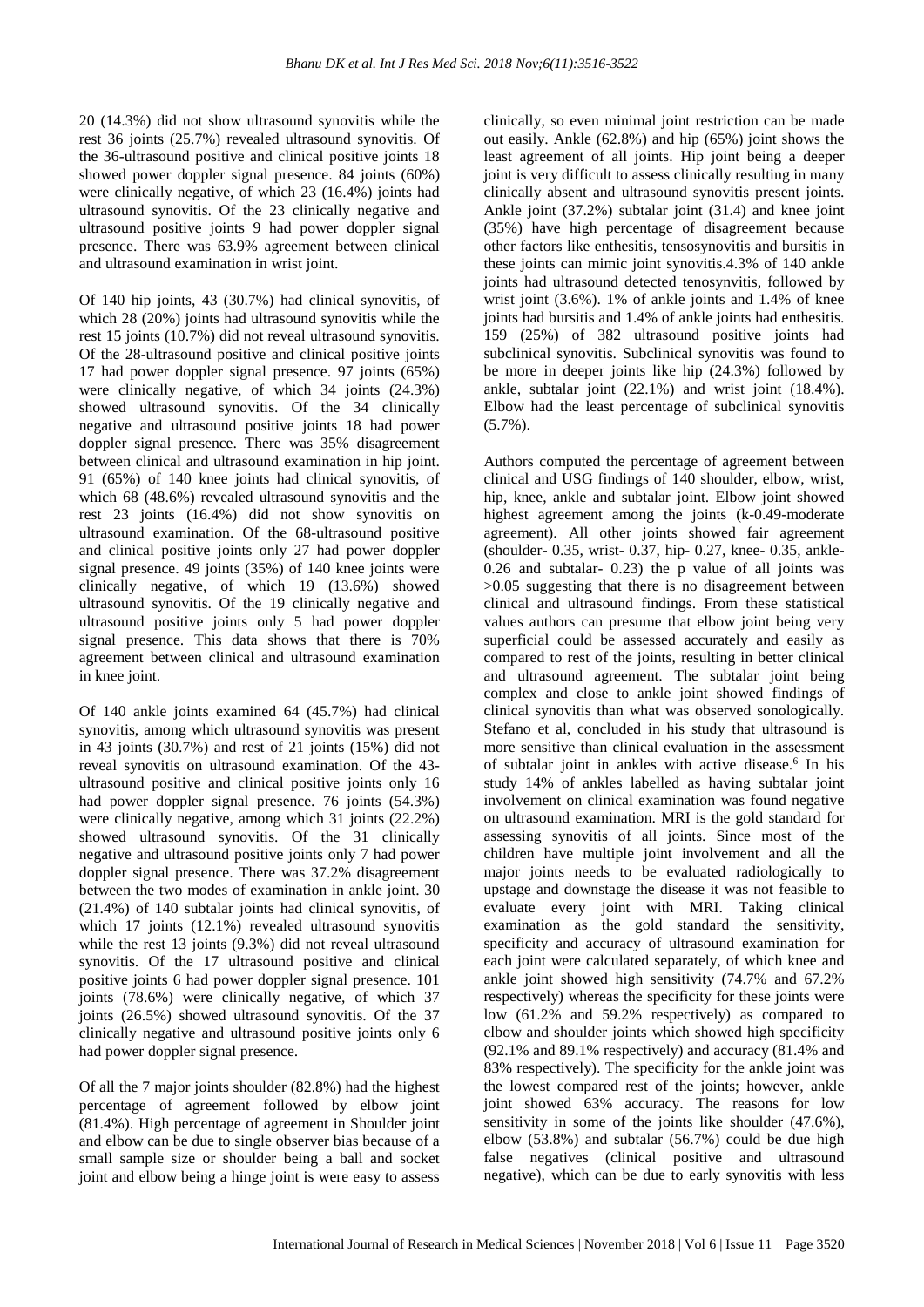than 2mm synovial thickness but with clinical manifestations, partially or chronically treated synovitis and due to other coexisting factors mimicking joint synovitis like tenosynovitis, enthesitis and bursitis. Specificity can be low in some of the joints like ankle (59.2%), knee (61.2%) and hip (64.9%) due to more number (false positives) clinical absent and ultrasound present joints- subclinical synovitis.

Contrast enhanced ultrasound will be helpful in joints which are clinically positive and ultrasound negative, as synovial enhancement and synovial thickening less than 2mm could be easily assessed using contrast agents, thus obviating the need for MRI. Cimmino et al, in his study concluded that ultrasound contrast agents increase sensitivity of colour doppler examination by enhancing the blood scattering reflection.<sup>7</sup> Previous studies were proved that Ultrasound contrast media can help in early detection and follow up of disease activity in Rheumatoid arthritis.8-11

In present study ESR and CRP values assessed in the first visit was compared with the synovial thickness score (by addition of measured thickness of inflamed synovium in affected joints) and power doppler signal score (by addition of power doppler grades obtained in each joints). The mean ESR for 70 patients was 41.9±23.6 and the mean CRP was 43.7±16.9. It was demonstrated that ESR and CRP values had no correlation with synovial thickness score but showed significant positive correlation with power doppler signal score ( $r = 0.473$ , p  $= 0.001$  and  $r = 0.185$ ,  $p = 0.001$  respectively). This signifies that the patient with high disease severity (Power doppler signal grade 2 and 3) can have high ESR and CRP values. The relevance of ESR and CRP in clinical medicine were established as well.12-14 Wu et al, in his study concluded that ESR is a better parameter than CRP, but high initial CRP level can strongly predict treatment failure of the first remission.<sup>15</sup>

In present study authors also assessed the Pearson correlation between power doppler signal score and synovial thickness score and could demonstrate that there is a positive correlation between the two with  $r = 0.731$ and  $p = 0.001$ . It signifies that those joints with increased synovial thickness measurements in each joint can have higher grades of power doppler signal presence. Twenty two patients out of 70 came for review ultrasound after their prescribed course of treatment. In these group of patients both pre-treatment and post treatment-clinical, ultrasound and power doppler binary joint count and semi quantitative joint score were assessed. Although most of the patients who underwent post treatment clinical assessment showed significant clinical improvement (binary clinical joint count p value =0.002 and semiquantitative clinical joint score  $p$  value = 0.004), ultrasound assessment of these joints showed presence of residual disease (binary ultrasound joint count p value = 0.174 and semi quantitative ultrasound joint score p value  $= 0.080$ , Binary PDS joint count p value  $= 0.095$  and semi quantitative PDS joint score  $p$  value = 0.650), which signifies that ultrasound is a better choice in post treatment assessment of disease remission, since it detects subclinical synovitis. This can have implications in preventing joint damage or in modifying treatment.

Out of 70 patients, 58.6% were injected with intra articular steroids as the part of treatment. These injections included both guided and non-guided technique as per the rheumatologist preference. Most of the knee, ankle, elbow and wrist joints were injected without guidance depending on ease of access and joints like shoulder & hip were injected under ultrasound or fluoroscopic guidance, to assure proper positioning of needle tip within the joint space and to avoid complication like subcutaneous atrophy due to extravasation of steroids.

# **CONCLUSION**

The sensitivity and specificity of ultrasound over clinical examination in shoulder joint was 47.6% and 89.1% respectively, in elbow joint 53.8% and 92.1%, in wrist joint 64.3% and 72.6%, in hip joint 65.1% and 64.9%, in knee joint 74.7% and 61.2%, in ankle joint 67.2% and 59.2% and in subtalar joint 56.7% and 71.8%, respectively.

#### **ACKNOWLEDGEMENT**

The authors acknowledge the valuable help of Dr. Ajith TA, Professor, Department of Biochemistry, Amala Institute of Medical Sciences, Thrissur, Kerala, India during the preparation of this manuscript.

*Funding: No funding sources Conflict of interest: None declared Ethical approval: The study was approved by the Institutional Ethics Committee*

### **REFERENCES**

- 1. Lanni S, Wood M, Ravelli A, Magni Manzoni S, Emery P, Wakefield RJ. Towards a role of ultrasound in children with juvenile idiopathic arthritis. Rheumatol. 2012 Nov 10;52(3):413-20.
- 2. Restrepo R, Lee EY, Babyn PS. Juvenile idiopathic arthritis: current practical imaging assessment with emphasis on magnetic resonance imaging. Radiologic Clin. 2013 Jul 1;51(4):703-19.
- 3. Boros C, Whitehead B. Juvenile idiopathic arthritis. Australian Fam Physician. 2010;39(9):630-6.
- 4. Sheybani EF, Khanna G, White AJ, Demertzis JL. Imaging of juvenile idiopathic arthritis: a multimodality approach. Radiographics. 2013 Aug 30;33(5):1253-73.
- 5. Janow GL, Panghaal V, Trinh A, Badger D, Levin TL, Ilowite NT. Detection of active disease in juvenile idiopathic arthritis: sensitivity and specificity of the physical examination vs ultrasound. J Rheumatol. 2011 Sep 15;38:2671-4.